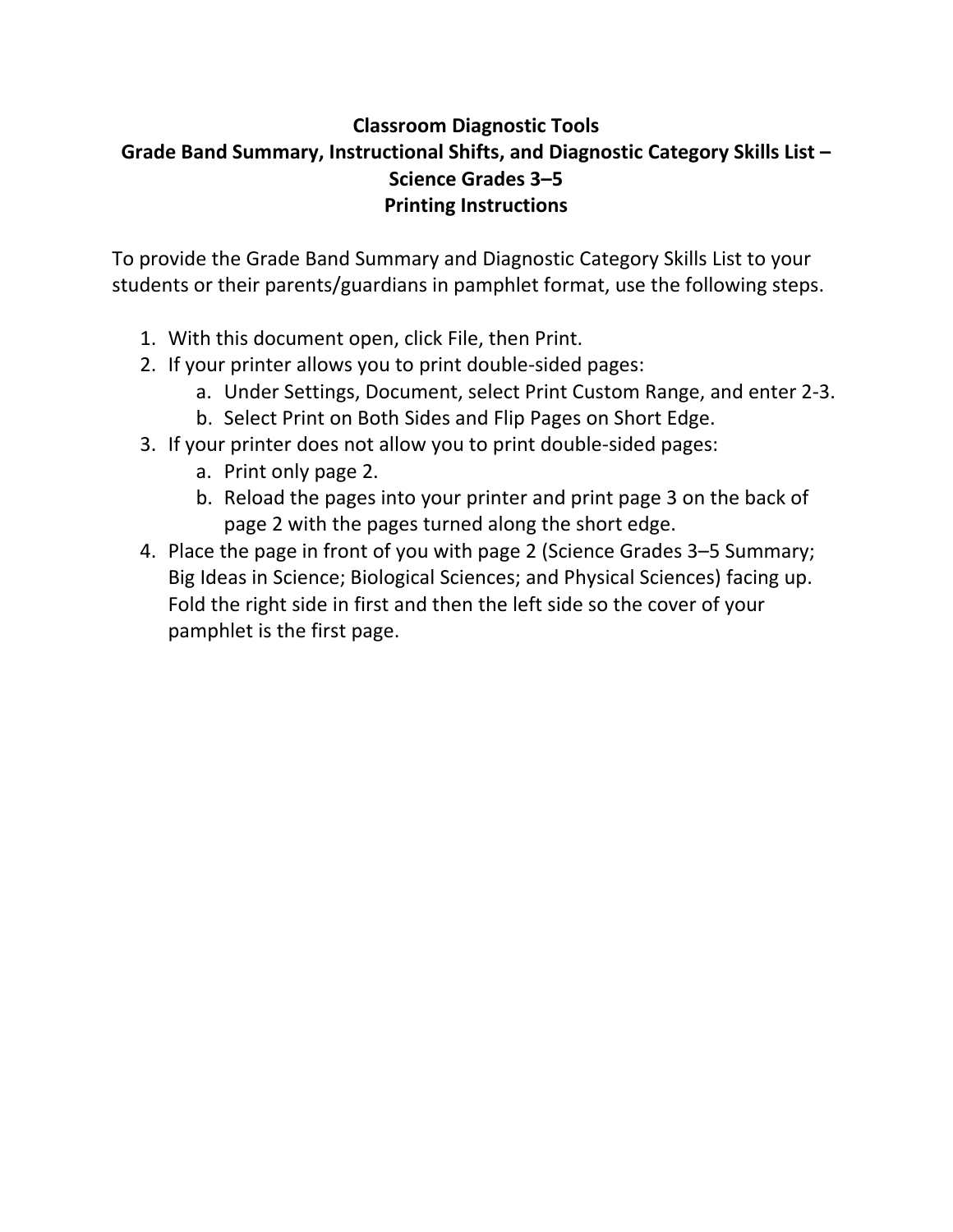### **Science Grades 3–5 Summary**

In Science Grades 3 through 5, instructional time should focus on seven unifying themes: (1) use models and patterns to make predictions, draw inferences, or explain scientific and technological concepts; (2) describe the relationships among the parts of a system; (3) design, implement, record, explain, and justify safe and effective laboratory procedures; (4) identify examples of the relationship(s) between structure and function in the living world; (5) use appropriate technologies to make precise quantitative measurements; (6) measure, describe, or classify organisms, objects and/or materials by basic characteristics, their changes, and their uses; (7) describe the flow of energy from the sun, throughout the earth system.

## **Big Ideas in Science**

- 1. The Earth system changes constantly as air, water, soil, and rock interact, and Earth is <sup>a</sup> part of <sup>a</sup> larger Sun‐Earth‐Moon system.
- 2. All living things are made of parts that have specific functions.
- 3. Energy exists in many forms and can be changed from one form to another (transformed) as it moves through <sup>a</sup> system.
- 4. Different characteristics of plants and animals help some populations survive and reproduce in greater numbers.

#### **Biological Sciences**

- $\bullet$  Identify life processes of living things (e.g., growth, digestion, respiration).
- $\bullet$  Compare similar functions of external characteristics of organisms (e.g., anatomical characteristics: appendages, type of covering, body segments).
- c Describe how different parts of <sup>a</sup> living thing work together to provide what the organism needs (e.g., parts of plants: roots, stems, leaves).
- $\bullet$  Identify characteristics for plant and animal survival in different environments (e.g., wetland, tundra, desert, prairie, deep ocean, forest).
- e Explain how specific adaptations can help a living organism survive (e.g., protective coloration, mimicry, leaf sizes and shapes, ability to catch or retain water).
- $\bullet$  Differentiate between inherited and acquired traits (e.g., scars, injuries).
- $\bullet$  Explain how inherited traits help organisms survive and reproduce in different environments.
- $\bullet$  Explain how certain behaviors help organisms survive and reproduce in different environments.
- $\bullet$  Describe the relationships between organisms in different food webs.

#### **Physical Sciences**

- c Describe and classify matter in terms of its observable properties (e.g., weight, mass, shape, size, color, texture, and state).
- 0 Classify <sup>a</sup> substance as <sup>a</sup> solid, <sup>a</sup> liquid, or <sup>a</sup> gas.
- 0 Recognize and identify how water goes through phase changes (i.e., evaporation, condensation, freezing, and melting).
- Describe how water changes from one state to another.
- **•** Identify differences between chemical and physical changes of matter.
- Identify basic forms and sources of energy (e.g., sun, heat, light, sound).
- Identify simple transformations of energy (e.g., eating food to get energy, rubbing hands together to create heat).
- **•** Identify characteristic properties of matter that are independent of mass and volume.
- Describe how energy exists in many forms (e.g., electrical, mechanical, chemical, heat, light, sound) and can be transformed within <sup>a</sup> system.
- Describe how heat energy is usually <sup>a</sup> byproduct of an energy transformation.
- 0 Distinguish between kinetic and potential energy.
- c Explain that energy is conserved.
- 0 Identify and describe an object's motion (e.g., start/stop, push/pull, up/down, left/right, faster/slower, spinning).
- Describe an object's position in terms of its relationship to another object or stationary background (e.g., behind, beside, on top of, above, below).